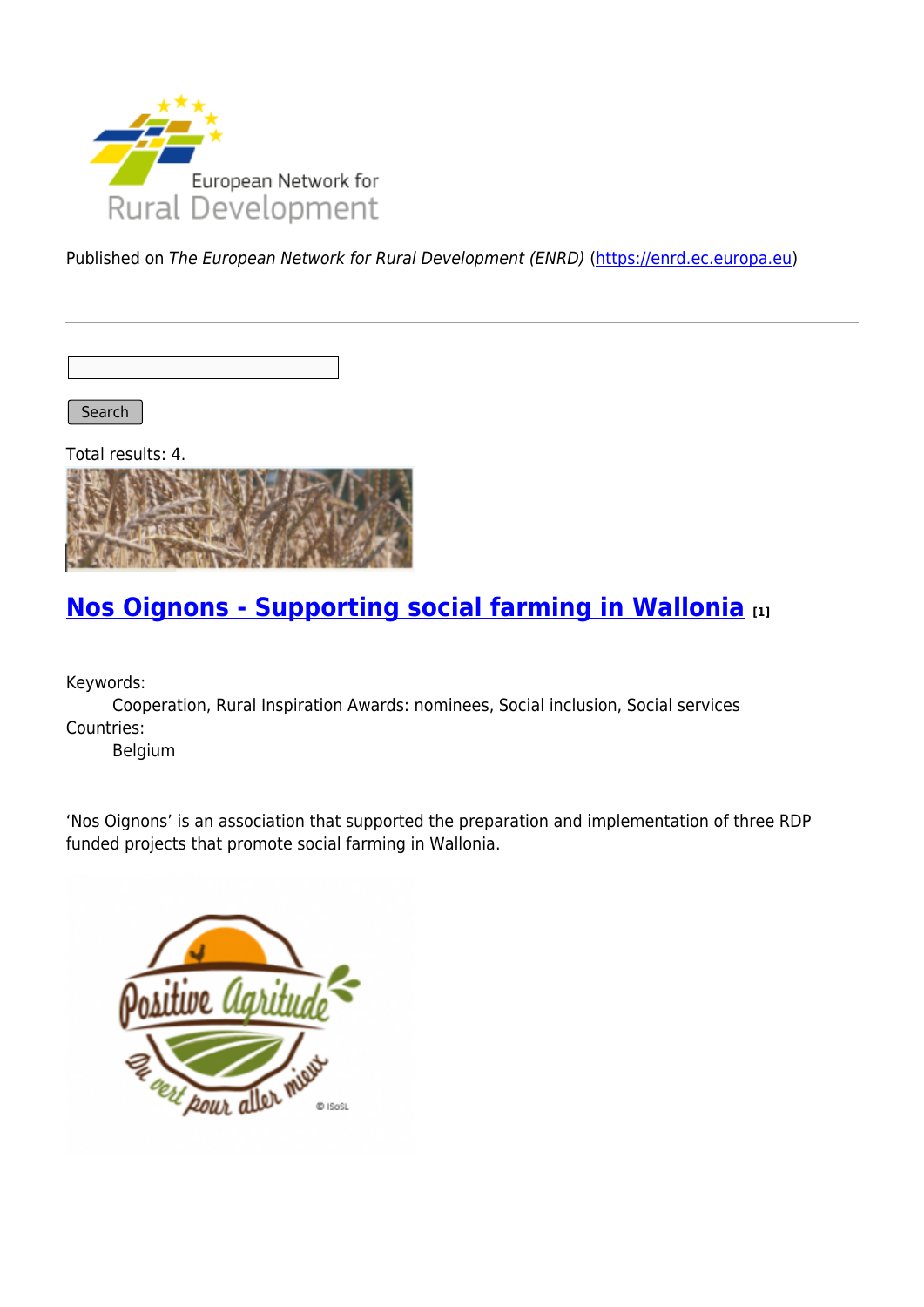## **[Positive Agritude - a rural network for the social](https://enrd.ec.europa.eu/projects-practice/positive-agritude-rural-network-social-rehabilitation-vulnerable-people_en) [rehabilitation of vulnerable people](https://enrd.ec.europa.eu/projects-practice/positive-agritude-rural-network-social-rehabilitation-vulnerable-people_en) [2]**

Keywords: Agriculture, Cooperation, Job creation, LEADER/CLLD, Rural services Countries: Belgium

Supporting vulnerable people and facilitating their re-integration into society through small volunteer jobs on local farms.



# **[GreenCareLab - A support network for nature-based](https://enrd.ec.europa.eu/projects-practice/greencarelab-support-network-nature-based-businesses_en) [businesses](https://enrd.ec.europa.eu/projects-practice/greencarelab-support-network-nature-based-businesses_en) [3]**

Keywords:

Advisory services, Bioeconomy, Cooperation, Rural SMEs, Social inclusion Countries:

Finland

A Finnish NGO used EAFRD funds to develop a network of nature-based service providers and activities to support their development such as study trips and work groups.